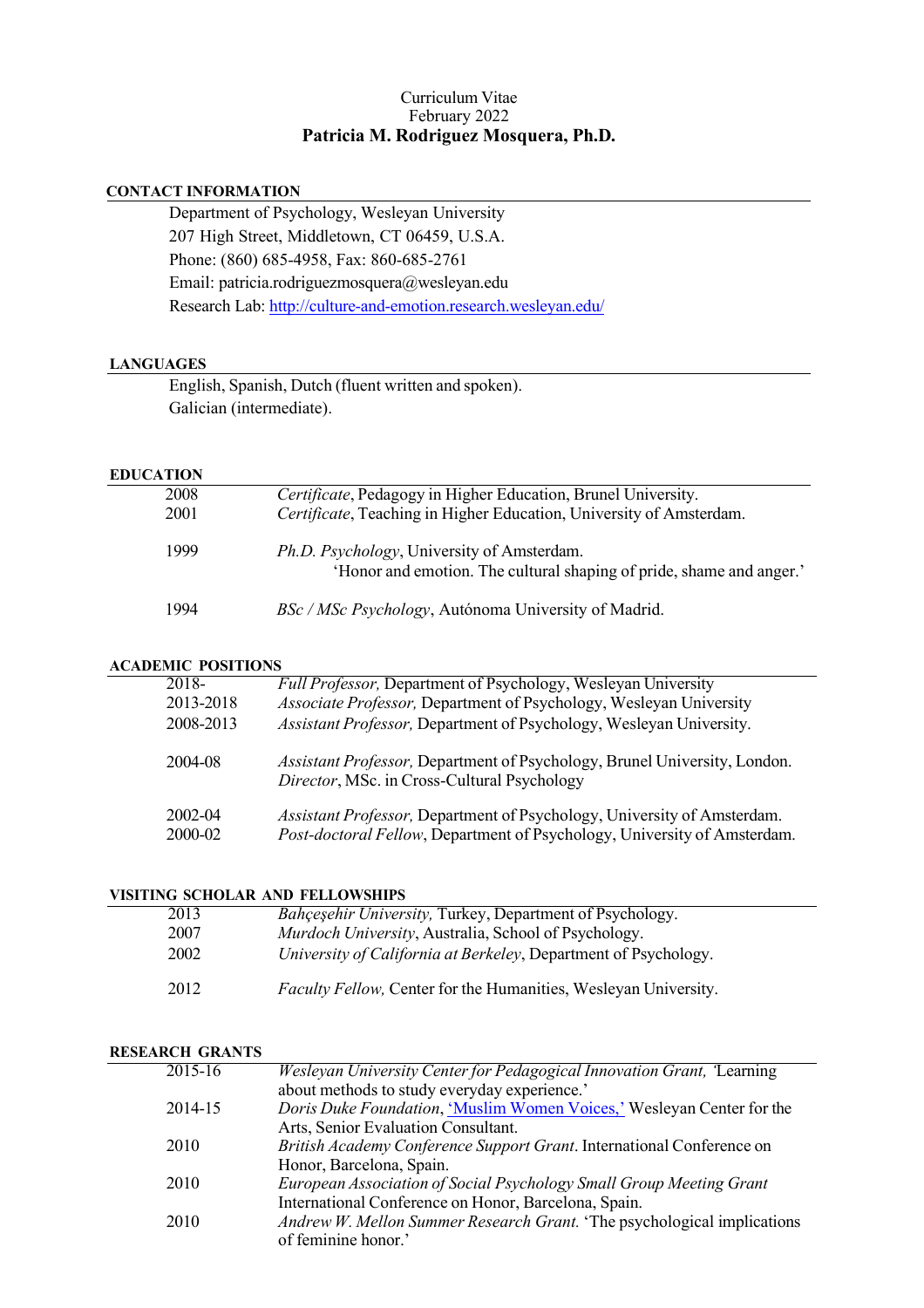| 2007-08 | <i>Brunel Research Initiative &amp; Enterprise Fund.</i> 'Emotional responses to<br>prejudice.' |
|---------|-------------------------------------------------------------------------------------------------|
| 2000-02 | Post-doctoral Research Grant, Dutch National Science Foundation (NWO).                          |
| 1994-96 | PhD Fellowship, European Community Human Capital and Mobility<br>Program.                       |
| 1993-94 | Undergraduate Research Award, Spanish Ministry of Education and Science.                        |

*Wesleyan University Research Project Grant*s:

| 2021-22 | 'Coping with Islamophobia'                                        |
|---------|-------------------------------------------------------------------|
| 2020-21 | 'Stress, emotional coping, and resilience'                        |
| 2019-20 | 'Motivations, social norms, and emotions'                         |
| 2018-19 | 'Morality-based honor and emotion'                                |
| 2017-18 | 'Negative emotions'                                               |
| 2016-17 | 'Emotions about relational devaluation across cultural contexts.' |
| 2015-16 | 'Humiliation across cultures and social contexts.'                |
| 2014-15 | 'Islamophobia and its emotional consequences.'                    |
| 2013-14 | 'Shame.'                                                          |
| 2012-13 | 'Family honor and emotion.'                                       |
| 2011-12 | 'The social consequences of emotion.'                             |
| 2010-11 | 'Fear of envy.'                                                   |
| 2009-10 | 'The daily diary method in emotion research.'                     |
| 2008-09 | 'Muslim-Americans confronting prejudice: Honor & emotion.'        |

#### **PUBLICATIONS**

#### **BOOKS**

- Fischer, A. H*.*, **Rodriguez Mosquera, P. M**., & Rojahn, K. (2000). *Masculiniteit met een feminien gezicht. Onderzoek naar de rol van organisatiecultuur in de trage doorstroming van vrouwen naar managementfuncties* ('Masculinity with a feminine face. Research on the role of organizational culture in the glass ceiling'). 's-Gravenhage, the Netherlands: Elsevier.
- **Rodriguez Mosquera, P. M.** (1999). *[Honor and emotion. The cultural shaping of pride, shame, and](http://dare.uva.nl/search?arno.record.id=77029) [anger.](http://dare.uva.nl/search?arno.record.id=77029)* Kurt Lewin Institute, the Netherlands.

**EDITED VOLUMES** (Peer-reviewed Journal Special Issues)

**Rodriguez Mosquera, P. M.** (2013). In the name of honor. On [virtue, reputation, and violence.](http://gpi.sagepub.com/content/16/3.toc?etoc) *Group Processes and Intergroup Relations, 16 (3),* 271-388.

**Rodriguez Mosquera, P. M.,** Uskul, A. K., & Cross, S. E. (2011). The [centrality of social](http://onlinelibrary.wiley.com/doi/10.1002/ejsp.v41.4/issuetoc) image in [social psychology.](http://onlinelibrary.wiley.com/doi/10.1002/ejsp.v41.4/issuetoc) *European Journal of Social Psychology*, *41 (4)*, 403-549.

**JOURNAL ARTICLES** (Peer-reviewed. MA students, Post-doc Fellows underlined, *undergraduatesitalics*)

- **Rodriguez Mosquera, P. M.** (2018b). Cultural concerns. [How valuing social-image](http://dx.doi.org/10.1080/10463283.2017.1412180) shapes social [emotion.](http://dx.doi.org/10.1080/10463283.2017.1412180) *European Review of Social Psychology*, *29(1),* 1-37. DOI: [10.1080/10463283.2017.1412180](https://doi.org/10.1080/10463283.2017.1412180)
- **Rodriguez Mosquera, P. M.** (2018a). Honor and harmed social-image. [Muslims' anger and shame](https://doi.org/10.1080/02699931.2017.1394270) [about the cartoon controversy.](https://doi.org/10.1080/02699931.2017.1394270) *Cognition and Emotion, 32(6)*, 1205-1219. DOI: [10.1080/02699931.2017.1394270](https://doi.org/10.1080/02699931.2017.1394270)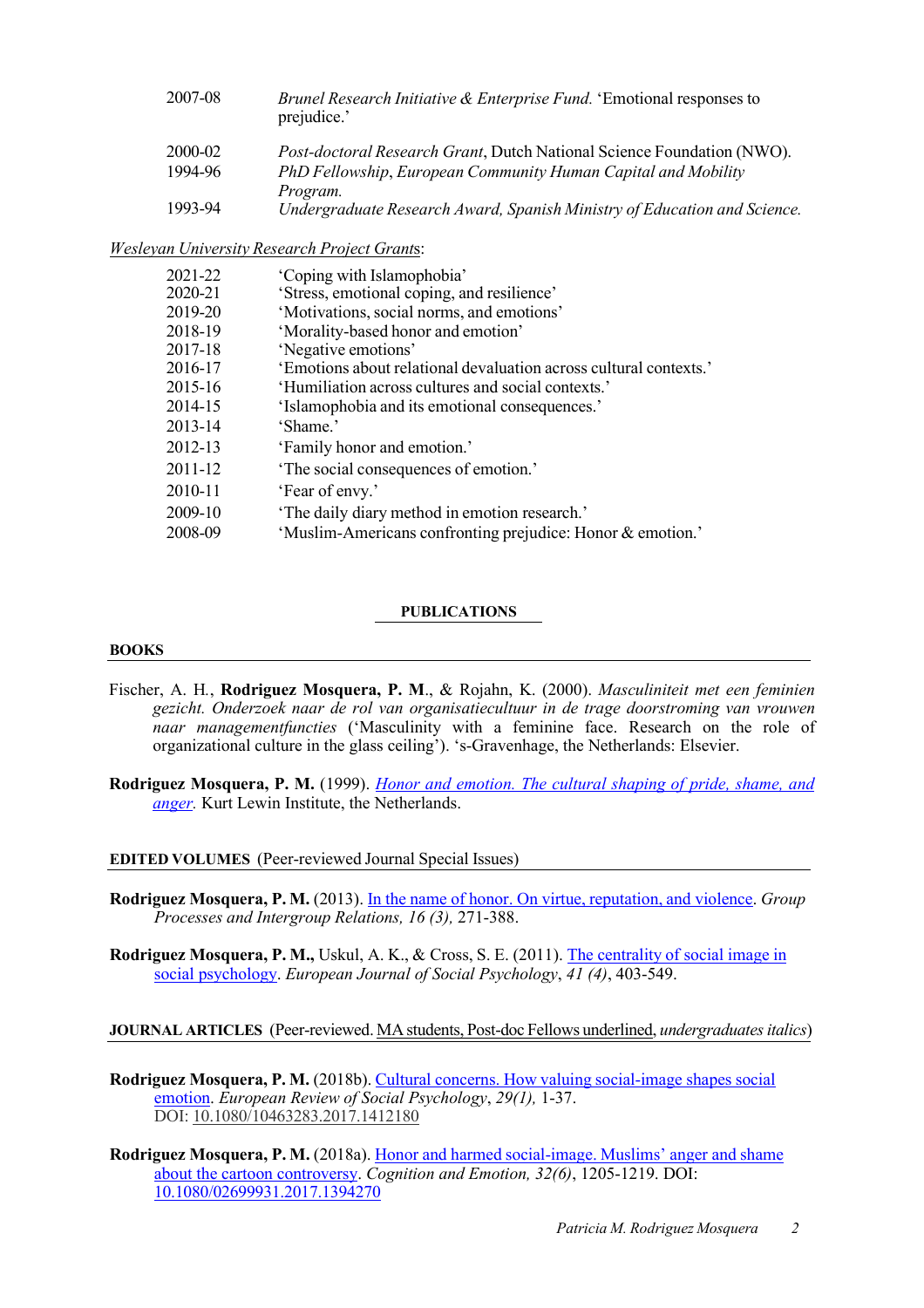- **Rodriguez Mosquera, P. M**., *Khan, T.,* & Selya, A. (2017). American [Muslims' anger and](http://journal.frontiersin.org/article/10.3389/fpsyg.2016.02042/full) sadness [about in group social image.](http://journal.frontiersin.org/article/10.3389/fpsyg.2016.02042/full) *Frontiers in Psychology, 7:* 2042.
- **Rodriguez Mosquera, P. M.** (2016). On the importance of family, morality, [masculine and feminine](https://www.researchgate.net/publication/305802969_On_the_Importance_of_Family_Morality_Masculine_and_Feminine_Honor_for_Theory_and_Research_Facets_of_Honor) [honor for theory and research.](https://www.researchgate.net/publication/305802969_On_the_Importance_of_Family_Morality_Masculine_and_Feminine_Honor_for_Theory_and_Research_Facets_of_Honor) *Social and Personality Psychology Compass, 10 (8)*, 431–443.
- **Rodriguez Mosquera, P. M**., Tan, L*.,* & Saleem, F. (2014). [Shared burdens, personal costs. On the](http://journals.sagepub.com/doi/abs/10.1177/0022022113511299) [emotional and social consequences of](http://journals.sagepub.com/doi/abs/10.1177/0022022113511299) family honor. *Journal of Cross-Cultural Psychology, 45 (3)*, 400-416.
- **Rodriguez Mosquera, P. M**., & Imada, T*.* (2013). Perceived social image and life [satisfaction](http://www.tandfonline.com/doi/abs/10.1080/02699931.2013.767222) across [cultures.](http://www.tandfonline.com/doi/abs/10.1080/02699931.2013.767222) *Cognition and Emotion, 27 (7),* 1132-1141.
- **Rodriguez Mosquera, P. M.,** *Khan, T., & Selya, A.* **(2013). Coping with the 10<sup>th</sup> [anniversary of 9/11.](https://www.ncbi.nlm.nih.gov/pubmed/23237357)** Muslim Americans' sadness, [fear, and anger.](https://www.ncbi.nlm.nih.gov/pubmed/23237357) *Cognition and Emotion, 27 (6),* 932-941.
- **Rodriguez Mosquera,** P. M. (2013). [In the name of honor. On virtue, reputation, and violence](http://journals.sagepub.com/doi/abs/10.1177/1368430212472590?journalCode=gpia) [Introduction to special issue]. *Group Processes and Intergroup Relations, 16 (3), 271-278.*
- **Rodriguez Mosquera,** P. M., *Liskow,M.,* & *DiBona, K*. (2012)[. Honor and emotion,](https://www.academia.edu/30490348/Honor_and_Emotion) *In-mind, 13,* 1-5.
- **Rodriguez Mosquera, P. M.**, Uskul, A. K., & Cross, S. E. (2011). The centrality [of social image](https://www.academia.edu/15361027/The_centrality_of_social_image_in_social_psychology) in [social psychology](https://www.academia.edu/15361027/The_centrality_of_social_image_in_social_psychology) [Introduction to special issue]. *European Journal of Social Psychology, 41 (4),* 403-410.
- **Rodriguez Mosquera, P. M**. (2011)[. Masculine and feminine honor codes.](http://www.tandfonline.com/doi/abs/10.1174/021347411794078499) *Revista de Psicología Social, 26 (1)*, 63-72.
- **Rodriguez Mosquera, P. M.,** Parrott, W. G., & Hurtado de Mendoza, A. (2010) I fear [your envy, I](https://www.academia.edu/30898712/I_fear_your_envy_I_rejoice_in_your_coveting_On_the_ambivalent_experience_of_being_envied_by_others) [rejoice in your coveting. On the](https://www.academia.edu/30898712/I_fear_your_envy_I_rejoice_in_your_coveting_On_the_ambivalent_experience_of_being_envied_by_others) ambivalent experience of being envied by others. *Journal of Personality and Social Psychology, 99 (5),* 842-854*.*
- Leach, C. W., **Rodriguez Mosquera, P. M.,** Vliek, M. L. W., & Hirt, E (2010). [Group devaluation](http://onlinelibrary.wiley.com/doi/10.1111/j.1540-4560.2010.01661.x/full) [and group identification.](http://onlinelibrary.wiley.com/doi/10.1111/j.1540-4560.2010.01661.x/full) *Journal of Social Issues, 66 (3),* 535-552*.*
- **Rodriguez Mosquera, P. M.,** Fischer, A. H., Manstead, A. S. R., & Zaalberg, R. (2008). [Attack,](https://www.researchgate.net/publication/42582140_Attack_disapproval_or_withdrawal_The_role_of_honor_in_anger_and_shame_responses_to_being_insulted) disapproval, or withdrawal? The role of honor in [anger and shame responses to being insulted.](https://www.researchgate.net/publication/42582140_Attack_disapproval_or_withdrawal_The_role_of_honor_in_anger_and_shame_responses_to_being_insulted) *Cognition and Emotion, 22 (8)*, 1471-1498*.*
- Wong, S., Bond, M. H., & Rodriguez Mosquera, P. M. (2008). [The influence of cultural value](https://www.researchgate.net/publication/247723992_The_Influence_of_Cultural_Value_Orientations_On_Self-Reported_Emotional_Expression_Across_Cultures) [orientations on self-reported emotional expression across cultures.](https://www.researchgate.net/publication/247723992_The_Influence_of_Cultural_Value_Orientations_On_Self-Reported_Emotional_Expression_Across_Cultures) *Journal of Cross-Cultural Psychology, 39 (2),* 224-229*.*
- Evers, C., Fischer, A. H., **Rodriguez Mosquera, P. M.,** & Manstead, A. S. R. (2005). [Anger and social](http://selfregulationlab.nl/wp-content/uploads/2012/04/Evers_2005_E.pdf) [appraisal. A spicy sex difference?](http://selfregulationlab.nl/wp-content/uploads/2012/04/Evers_2005_E.pdf) *Emotion, 5 (3),* 258-266*.*
- Fischer, A. H., **Rodriguez Mosquera, P. M**., van Vianen, A., & Manstead, A. S. R. (2004). [Gender](http://psycnet.apa.org/psycinfo/2004-12159-006) [and](http://psycnet.apa.org/psycinfo/2004-12159-006) [culture differences in emotion.](http://psycnet.apa.org/psycinfo/2004-12159-006) *Emotion, 4 (1),* 87-94*.*
- Evers, C., Fischer, A. H., **Rodriguez Mosquera, P. M.,** & Manstead, A. S. R. (2004). Sekse en boosheidregulatie ('Sex and anger regulation'). *Jaarboek Sociale Psychologie 2003* (*Annual Review of Dutch Social Psychology)*, 85-92.
- **Rodriguez Mosquera, P. M**., Manstead, A. S. R., & Fischer, A. H. (2002). The [role of honor](http://www.tandfonline.com/doi/abs/10.1080/02699930143000167) [concerns](http://www.tandfonline.com/doi/abs/10.1080/02699930143000167) [in emotional reactions to offenses.](http://www.tandfonline.com/doi/abs/10.1080/02699930143000167) *Cognition and Emotion, 16 (1),* 143-163*.*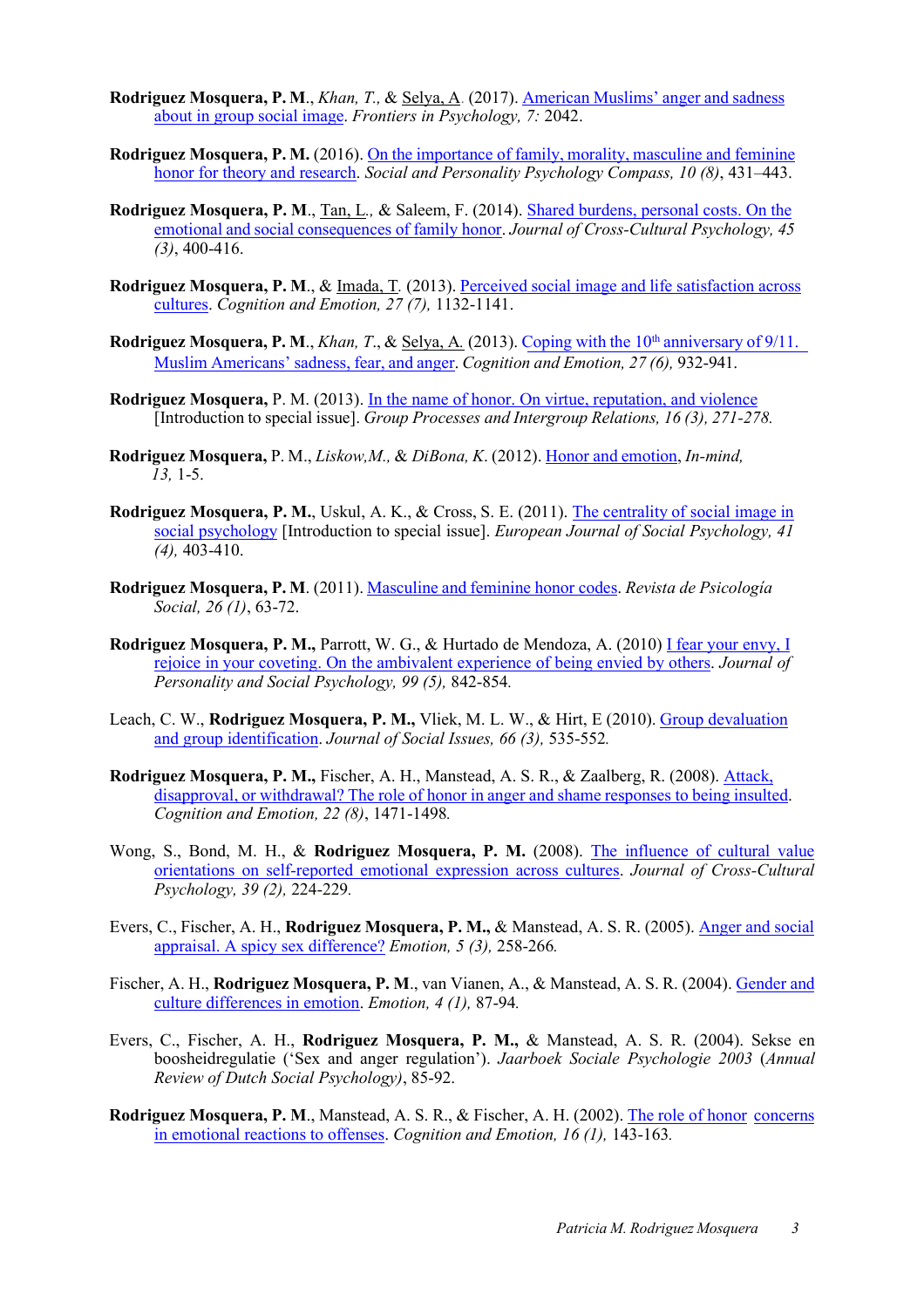- **Rodriguez Mosquera, P. M**., Manstead, A. S. R., & Fischer, A. H. (2002). [Honor in](http://journals.sagepub.com/doi/abs/10.1177/0022022102033001002) the [Mediterranean](http://journals.sagepub.com/doi/abs/10.1177/0022022102033001002) [and Northern Europe.](http://journals.sagepub.com/doi/abs/10.1177/0022022102033001002) *Journal of Cross-Cultural Psychology, 33 (1),* 16-36.
- Fischer, A. H., & **Rodriguez Mosquera, P. M**. (2001). What concerns [men? Women or other men? A](http://www.tandfonline.com/doi/abs/10.1080/14616660110049564?journalCode=rpeg19) [critical appraisal of the evolutionary theory of sex differences in aggression.](http://www.tandfonline.com/doi/abs/10.1080/14616660110049564?journalCode=rpeg19) *Psychology, Evolution & Gender, 3 (1),* 5-25*.*
- **Rodriguez Mosquera, P. M.** (2001). De voortzetting van een traditie: Feelings and Emotions. The Amsterdam Symposium ('The continuation of a tradition: Feelings and Emotions. The Amsterdam Symposium.'). *De Psycholoog, Maandblad Nederlands Instituut van Psychologen (Journal of the National Dutch Association of Psychologists), 36 (10),* 548-549.
- **Rodriguez Mosquera, P. M**., Manstead, A. S. R., & Fischer, A. H. (2000). [The role of honor-related](http://journals.sagepub.com/doi/abs/10.1177/0146167200269008) values in the elicitation, [experience and communication of pride,](http://journals.sagepub.com/doi/abs/10.1177/0146167200269008) shame and anger: Spain and [the](http://journals.sagepub.com/doi/abs/10.1177/0146167200269008) [Netherlands compared.](http://journals.sagepub.com/doi/abs/10.1177/0146167200269008) *Personality and Social Psychology Bulletin, 26 (7)*, 833-844*.*
- Fischer, A. H., Manstead, A. S. R., & **Rodriguez Mosquera, P. M**. (1999). [The role of honor-related](http://www.tandfonline.com/doi/abs/10.1080/026999399379311?journalCode=pcem20) [versus individualistic values in conceptualizing pride, shame and anger: Spanish and Dutch](http://www.tandfonline.com/doi/abs/10.1080/026999399379311?journalCode=pcem20) [cultural prototypes.](http://www.tandfonline.com/doi/abs/10.1080/026999399379311?journalCode=pcem20) *Cognition and Emotion, 13(2),* 149-179.

#### **BOOK CHAPTERS** (Peer-reviewed)

- **Rodriguez Mosquera, P.M.** (2015). Cultural [Influences on Interpersonal Relationships.](http://www.sciencedirect.com/science/article/pii/B9780080970868240543) In: James D. Wright (ED.), *International Encyclopedia of the Social & Behavioral Sciences*, 2nd edition, (Vol 5, pp. 426–432). Oxford: Elsevier.
- Parrott, W. G., **Rodriguez Mosquera, P. M.** (2008). On the pleasures and displeasures of being envied. In R. Smith (Ed.). *Envy* (pp. 117-132)*.* Cambridge: Cambridge University Press.
- **Rodriguez Mosquera, P. M.**, & Fischer, A. H. (2005). [De culturele vormgeving van emotie \(](http://dare.uva.nl/search?identifier=808ff240-b576-44ec-bc40-32bca581a2f0)'The cultural shaping of emotion'). In Doosje, E. J., & Fischer, A. H. (Eds), '*Ik ben niet boos, maar teleurgesteld'. Over emoties in het dagelijks leven* ('I am not angry but disappointed. Emotions in everyday life', pp. 86-95). Schiedam, The Netherlands: Scriptum.
- **Rodriguez Mosquera, P. M**., Fischer, A. H., & Manstead, A. S. R. (2004). [Inside the heart of](https://www.cambridge.org/core/books/the-social-life-of-emotions/0A27CD53C87518BCBE2CDEE1FFDBB0A7) emotion. On [culture and relational concerns. I](https://www.cambridge.org/core/books/the-social-life-of-emotions/0A27CD53C87518BCBE2CDEE1FFDBB0A7)n L. Tiedens & C. W. Leach (Eds.), *The social life of emotion* (pp. 187-202). Cambridge: Cambridge University Press.
- **Rodriguez Mosquera, P. M.**, Manstead, A. S. R., & Fischer, A. H. (2002). The cultural shaping of our emotional lives. In P. Boski, F. van de Vijver, & M. A. Chodynicka (Eds.), *New Directions for Cross-Cultural Psychology* (pp. 209-226)*.* Warsaw, Poland: Polish Academy of Sciences.
- Fischer, A. H*.*, **Rodriguez Mosquera, P. M**., & Rojahn, K. (2000). De mannelijke organisatiecultuur bevestigt zichzelf ('The masculine organizational culture affirms itself'). In *Jaarboek Emancipatie 2000. Door het glazen plafond?* ('Yearbook of Emancipation 2000. Through the glass ceiling?', pp. 20-27) 's-Gravenhage, the Netherlands: Elsevier.

#### **CONFERENCE PROCEEDINGS**

**Rodriguez Mosquera, P. M.**, Manstead, A. S. R., & Fischer, A. H. (1998). The role of honor and gender in emotional responses to self-esteem threats: Spain and the Netherlands compared. In A. H. Fischer (Ed.), *Proceedings of the Xth Conference of the International Society for Research on Emotion* (pp. 195-199). Amsterdam, the Netherlands: ISRE publications.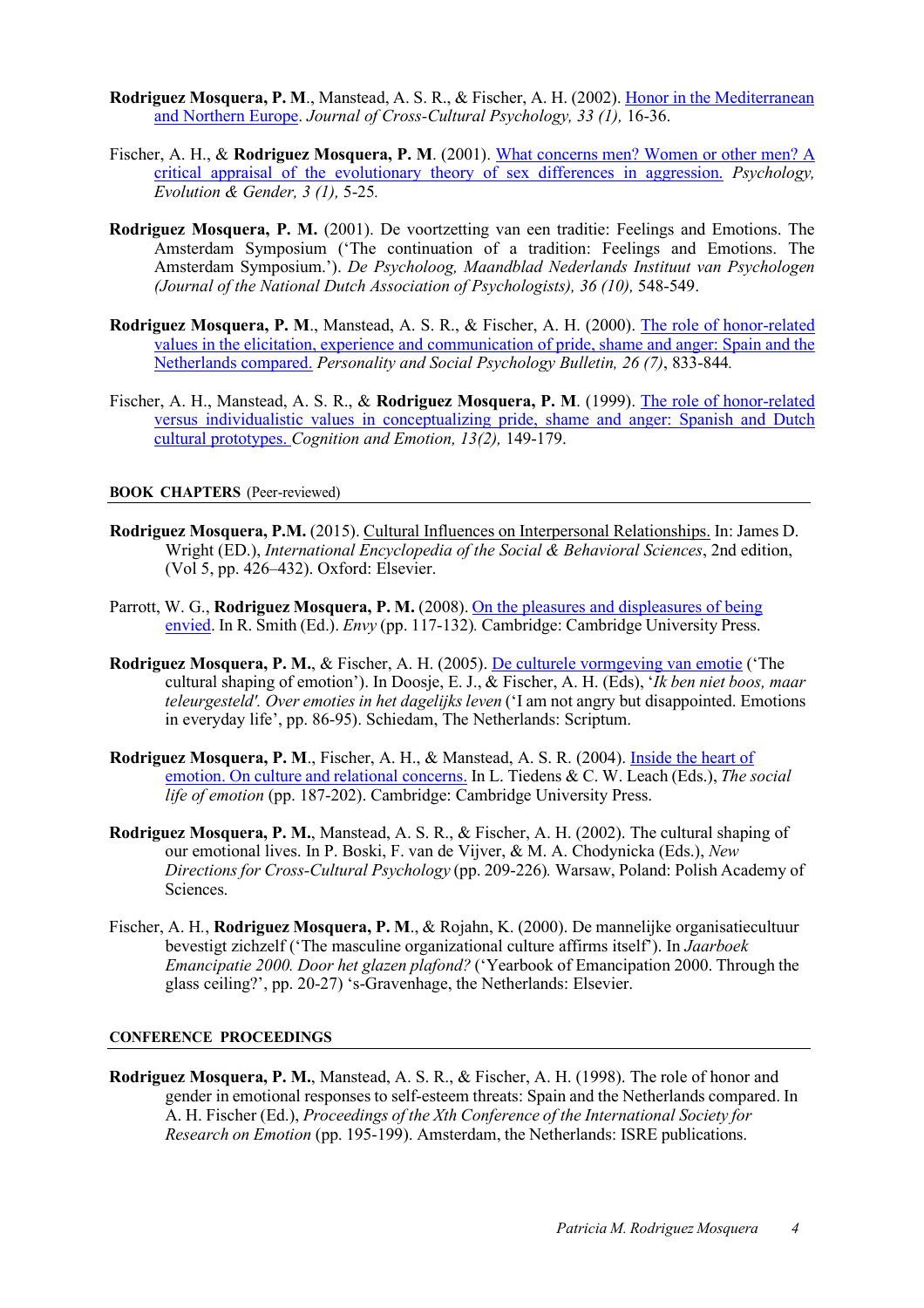- **Rodriguez Mosquera, P. M.**, Manstead, A. S. R., & Fischer, A. H. (1996). Honor and its role in the experience and communication of pride, shame and anger: a developmental study in the Netherlands and Spain. In N. H. Frijda (Ed.), *Proceedings of the IXth Conference of the International Society for Research on Emotion (pp. 411-415). Toronto, Canada: ISRE* publications.
- Manstead, A. S. R., Fischer, A. H., **Rodriguez Mosquera, P. M.,** & Krab, A. (1994). Cultural variation in prototypes of anger, shame and pride. In N. H. Frijda (Ed.), *Proceedings of the VIIIth Conference of the International Society for Research on Emotion (*pp. 292-297). Cambridge, UK: ISRE publications.

# **REVIEWING AND CONFERENCE ORGANIZING**

# **ASSOCIATE EDITOR** (peer-reviewed journals)

- *Frontiersin Psychology: Cultural Psychology,* 2016-2019
- *European Journal of Social Psychology,* 2012-2015

# **CONSULTING EDITOR** (Member of Editorial Boards; peer-reviewed journals)

- *Journal of Personality and Social Psychology*, 2011-2015
- *Personality and Social Psychology Bulletin*, 2017-2019
- *Gender, Sex, and Sexuality Studies (section of Frontiers in Sociology & Psychology),* 2018- 2019
- *International Journal of Social Psychology / Revista de Psicología Social,* 2010-2016

# **GRANT REVIEWER, NATIONAL AND INTERNATIONAL FUNDING AGENCIES**

- National Science Foundation (NSF).
- The Canadian Social Sciences and Humanities Research Council.
- The Royal Society (U.K.)
- The Leverhulme Trust (U.K.)
- Economic and Social Research Council (U.K.).
- Dutch National Science Foundation (NWO; the Netherlands).
- Research Council, University of Leuven (Belgium).

# **MEMBER OF Ph.D. COMMITTEES**

- Marcela Gracia Leiva. University of the Basque Country, Spain. Doctoral Dissertation: *Understanding dating violence against young women. The role of power im-balance* (2021).
- Canan Coskan, University of Leuven, Belgium. Doctoral Dissertation: *Related and autonomous. Cultural self-patterns, Acculturation of Self, and Adjustment* (2014).
- Yvette van Osch, Tilburg University, the Netherlands. Doctoral Dissertation: *Show or hide your pride* (2012).
- Marta Gacitúa Rocha, Autónoma University of Madrid, Spain. Doctoral Dissertation: *Ecology of Facial Expressions: Coding and Decoding of Emotions* (2007).
- Catharine Evers, University of Amsterdam, the Netherlands. Doctoral Dissertation: *Sex differences in anger expressions: The shaping role of social appraisals* (2005).

# **CONFERENCE ORGANIZING AND MEMBER OF SCIENTIFIC COMMITTEES**

- *Chair and co-organizer*. International Conference on Honor. *Debating Honor in the Context of Gender, the Self, and Aggression.* Barcelona, Spain, August 20-24, 2010. Funded by the European Association of Social Psychology and the British Academy.
- *Reviewer* of symposia, talks, and posters submissions, 2020 Conference of the Spanish Scientific Society of Social Psychology (SCEPS)
- *Reviewer* of symposia, talks, and posters submissions, 2016 Conference of the Spanish Scientific Society of Social Psychology (SCEPS).
- *Reviewer* of symposia, talk, and poster submissions for thematic board 'Attitudes, emotion, and motivation,' 2011 Conference of the European Association of Social Psychology.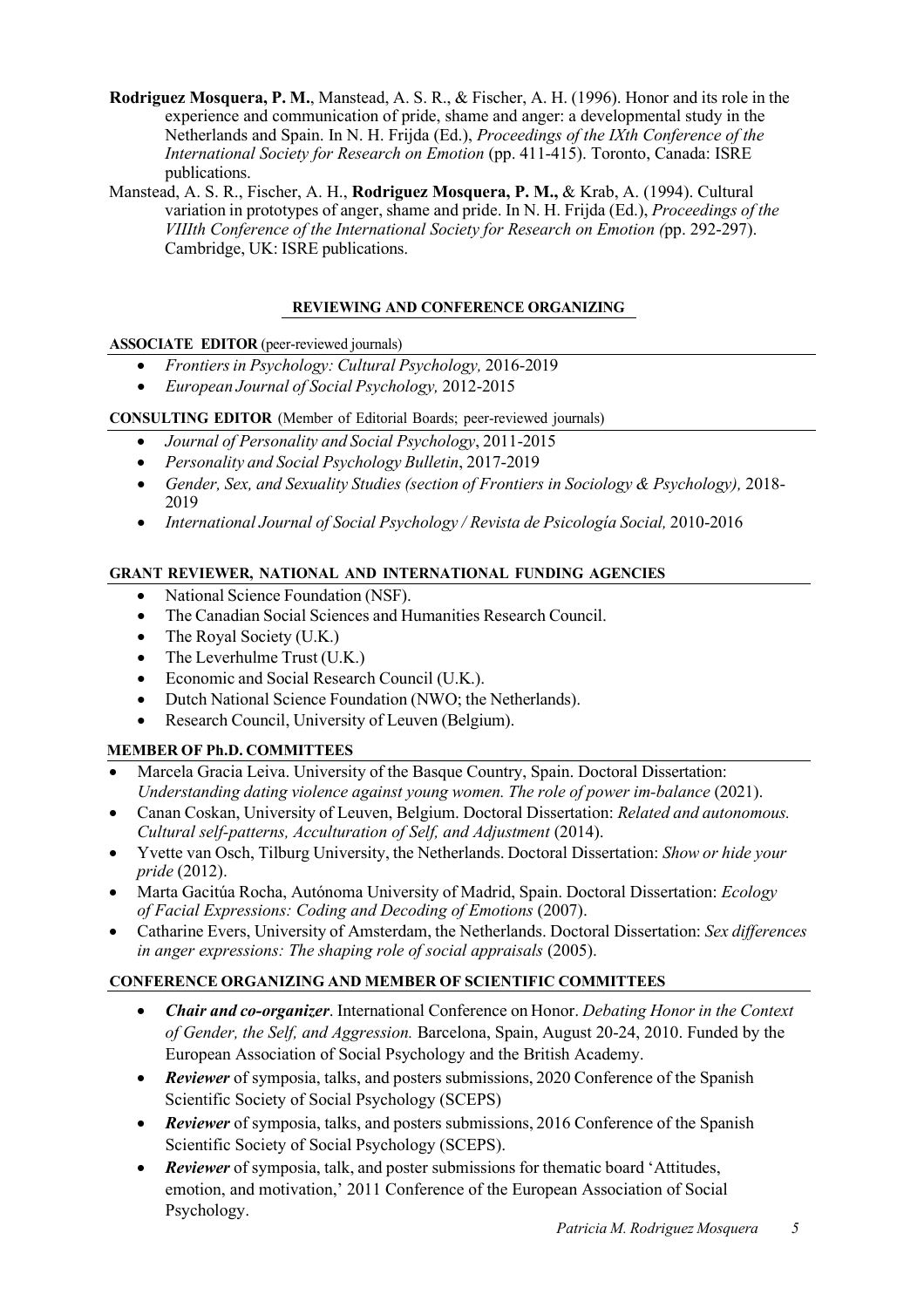### **PRESENTATIONS**

# **INVITED COLLOQUIA AND KEYNOTES**

- *'Anger and shame in the protection of shared social-image.'* Faculty of Social and Political Sciences, University of Lausanne, Switzerland, December 2017.
- *'Emotions across cultures. On values and relational meanings.'* Psychology Department, Connecticut College, October 2017.
- *'Moral concerns, moral anger. British Muslims' emotions about societal devaluation.'*  Department of Psychology, California State University San Bernardino (CSUSB), San Bernardino, May 2016.
- *'Angry and willing to protest. Emotions about negative social image among British Muslims.'* Department of Psychology, University of Dundee, U.K., February 2015.
- *'Culture, emotions, and perceived social image. The case of family honor.'* Yale University Center for Emotional Intelligence. Yale University, New Haven, January 2015.
- *'How to publish in social psychology.'* Spanish Scientific Society of Social Psychology Conference. University of Seville, Spain, November 2014.
- *'Emotion, Culture, and Social Image.'* Keynote at the Spanish Scientific Society of Social Psychology Conference. University of Seville, Spain, November 2014.
- *'A cultural psychology approach to honor and emotion.'* Kurt Lewin Institute and Tilburg University, Tilburg, the Netherlands, November 2012.
- *'Shared burdens, personal costs. On the emotional and social consequences of family honor.'* Department of Psychology, Yale University.
- *'Perspectives on genocide from emotion theory.'* Conference on Genocide and its Aftermath Department of Psychology, Clark University, October 2010.
- *'Pleasure and displeasure. Culture and the emotional experience of being envied.'* Department of Psychology, Clark University, March, 2010.
- '*The emotional experience of being envied.'* Kurt Lewin Institute and Free University, Amsterdam, the Netherlands, June 2009.
- *'Humiliation.'* Annual Columbia Round Table on Human Dignity and Humiliation Studies. Center for International Conflict Resolution, Columbia University, New York, December 2008.
- *'Emotional and Relational Consequences of Derogation: Humiliation, Confrontation, and Revenge.'* Department of Psychology, University of Sussex, U.K., March 2008.
- *'Humiliation and Racism.'* National Conference on Racism in a Global Context, Murdoch University, Perth, Australia, November 2007.
- *'Emotions and group devaluation.'* Department of Psychology, University of Trento in Rovereto, Italy, September 2007.
- *'Humiliation.'* Department of Psychology, University of Padova, Italy, September 2007.
- *'The emotional experience of prejudice among ethnic minorities.'* Southampton Symposium of Self and Identity, Center for Research on Self and Identity, Southampton, UK, July 2007.
- *'Confronting disrespect. Emotional responses to the mistreatment of one's group.'* European Association of Social Psychology Small Group Meeting on 'Stigma.' Leiden, the Netherlands, June 2007.
- *'Emociones y cultura (emotions and culture).'* Department of Psychology, Autónoma University, Madrid, Spain, May 2006.
- *'Humiliation and honor.'* Annual Columbia Round Table on Human Dignity and Humiliation Studies. Center for International Conflict Resolution, Columbia University, New York, December 2005.
- *'Culture, emotion, and meaning.'* Department of Psychology, University of Helsinki, Finland, May 2005.
- *'Managing humiliation. Psychological and relational consequences of confronting disrespect.'*  European Annual Meeting of the Humiliation and Human Dignity Studies, Maison des Sciences de l'Homme, Paris, France, September 2004.
- *'A cultural approach to humiliation.'* Department of Psychology, Tilburg University, the Netherlands, February 2004.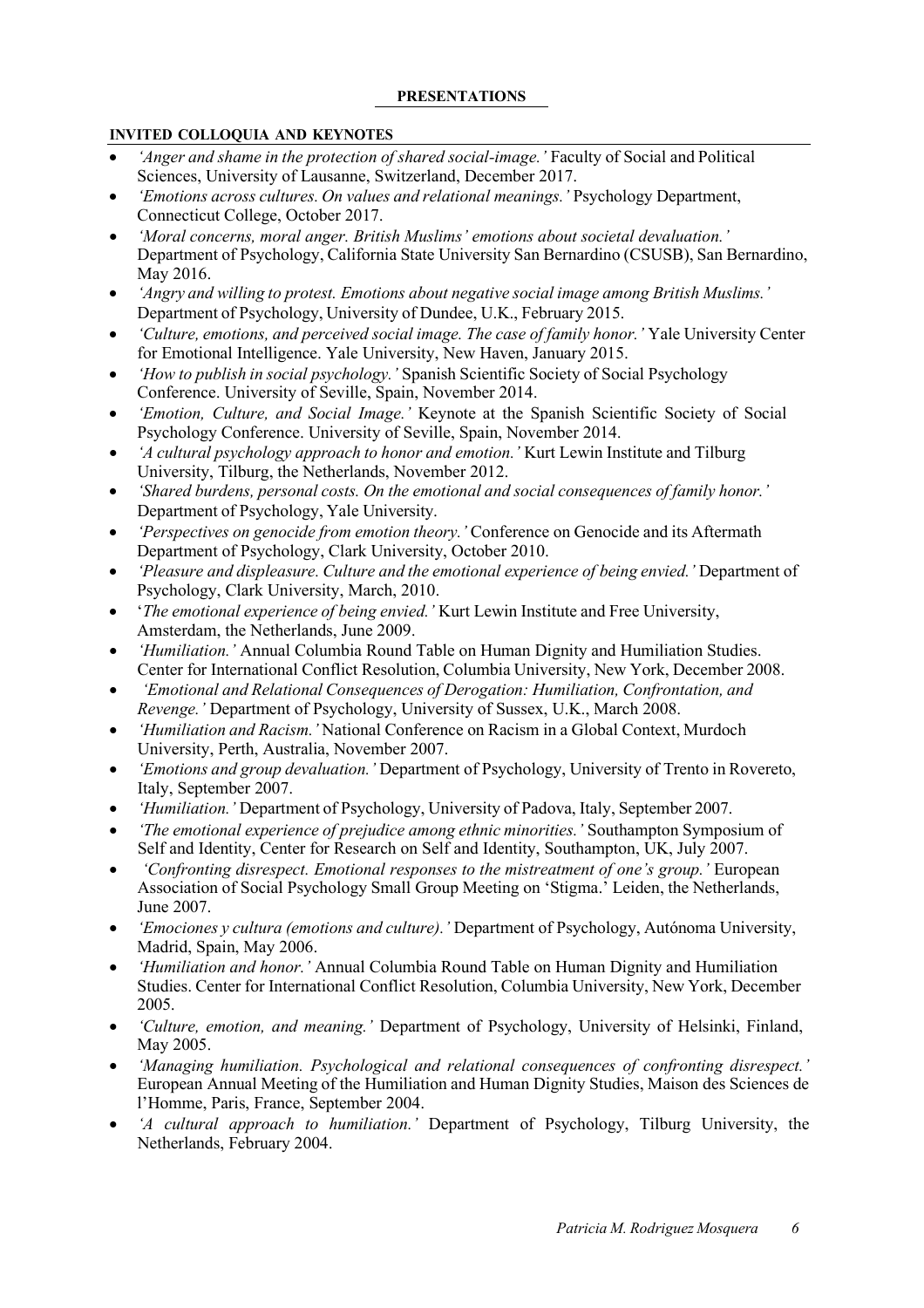- *'Public exposure, shame, and guilt.'* Kurt Lewin Institute Workshop on Self-Conscious Emotions, the Netherlands, February 2003.
- *'Emotion and culture at a crossroad.'* Department of Psychology, University of California at Berkeley, June 2002.
- *'Honor in pride, shame and anger.'* Department of Psychology, University of California at Santa Cruz, May 2002.
- *'Emotions from a cross-cultural perspective.'* University College, Utrecht, the Netherlands, October 2001.
- *'De rol van organisatiecultuur in de trage doorstroming van vrouwen naar managementfuncties'*  ('The role of organizational culture in the glass ceiling'). Women's Studies Center, University of Nijmegen, the Netherlands, September 2001.
- *'Cultural concerns and scripts in emotion research.'* Department of Psychology, University of Osnabrück, Germany, December 2000.
- *'The cultural shaping of emotion.'* Department of Psychology, Tilburg University, the Netherlands, November 1999.
- '*Een casus: trots, schaamte en boosheid in eerculturen'* ('A case: pride, shame and anger in honor cultures'). National research meeting on 'Culture and the Self' of the National Research Group on the Self-concept and Identity, University of Nijmegen, the Netherlands, November 1999.

# **CHAIRED SYMPOSIA**

- *'Political and psychological perspectives on Trump's administration.'* International Society for Political Psychology Annual Conference, Lisbon, Portugal, July 2019.
- *'Honor and morality.'* Society for Personality and Social Psychology Annual Convention, Atlanta, Georgia, March 2018.
- '*Honor and group processes.'* European Association of Social Psychology Conference, Granada, Spain, July 2017.
- *'Deconstructing Muslim Identity.'* European Association of Social Psychology Conference, Amsterdam, the Netherlands, July 2014.
- *'Responses to devaluation: Emotions, motivations, consequences.'* European Association of Social Psychology conference, Stockholm, Sweden, July 2011.
- *'The group as a psychological and political resource.'* International Society of Political Psychology conference, San Francisco, July 2010.
- *'Culture and emotion.'* International Association for Cross-Cultural Psychology conference, Spetses, Greece, July 2006.

#### **CONFERENCE PRESENTATIONS**

- Watkins, N. K. & Rodriguez Mosquera, P. M. *Single Young Adults' Attitudes toward Romantic Relationships Influence Their Perception of Others.* International Congress of Psychology, Prague, Czech Republic, July 2021.
- *'Perspectives from Muslims living under the Trump administration.'* International Society for Political Psychology Annual Conference, Lisbon, Portugal, July 2019.
- *'Morality-based honor, moral emotions, and social image concerns.'* Society for Personality and Social Psychology Annual Convention, Atlanta, Georgia, March 2018.
- *'Morality-based honor, social image concerns, and emotions in group context.'* European Association of Social Psychology Conference, Granada, Spain, July 2017.
- *'The gendered nature of Muslim American emotions about societal devaluation.'* European Association of Social Psychology Conference, Amsterdam, the Netherlands, July 2014.
- *'The emotional consequences of devaluation among British and Danish Muslims.'* European Association of Social Psychology Small Group Meeting 'Culture and Psychology: Insights from the European Context,*'* Leuven, Belgium, July 2014.
- *'Feeling angry and feeling shamed in response to humiliation.'* European Association of Social Psychology conference, Stockholm, Sweden, July 2011.
- *'Muslims' willingness to confront disrespect. Emotion, identity, and empowerment.'* International Society of Political Psychology conference, San Francisco, July 2010.
- *'Emotions and the devaluation of group social image.'* Society for Personality and Social Psychology conference, Las Vegas, January 2010.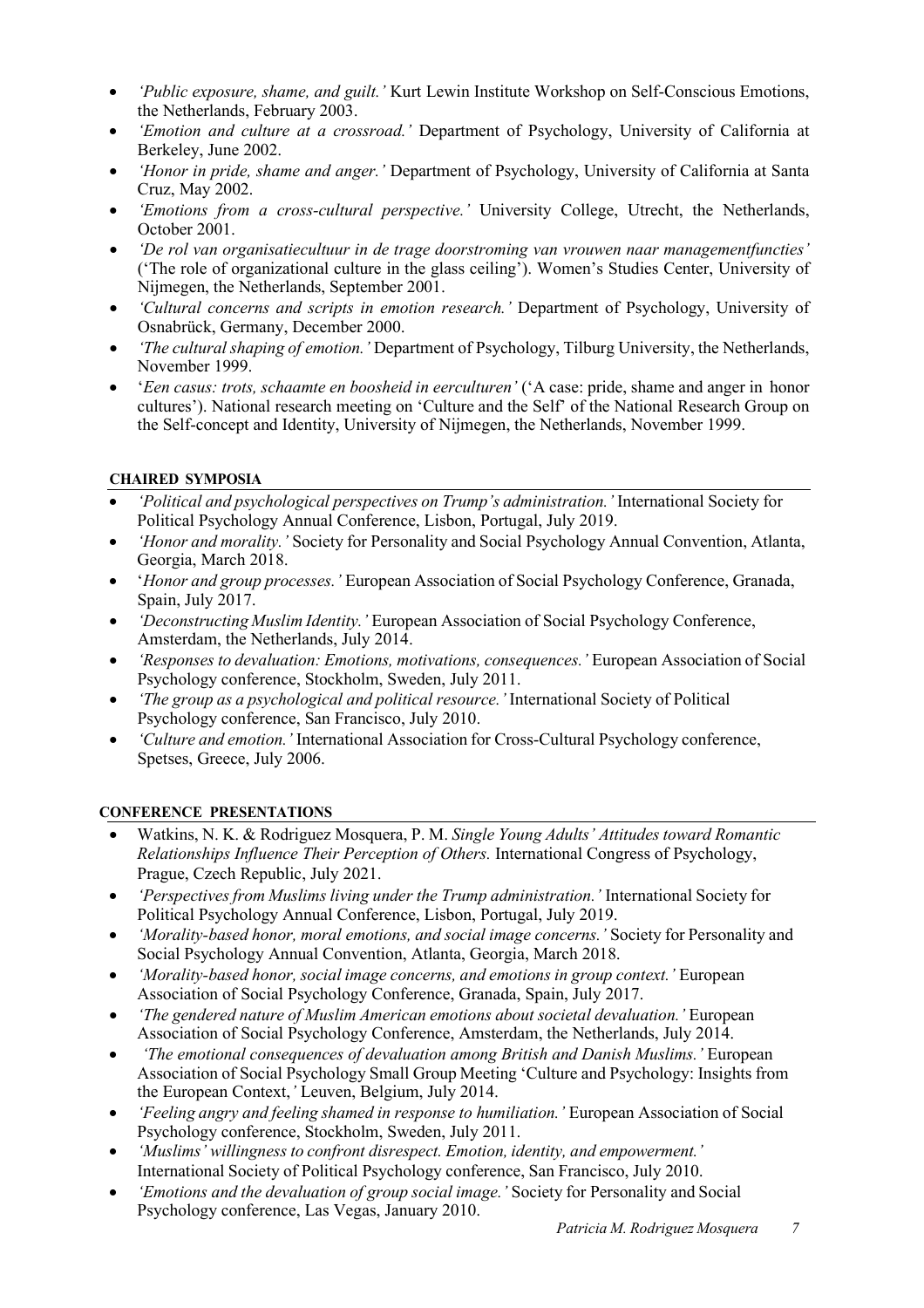- *'What makes us happy? Group-based social image and subjective well-being.'* Society for Experimental Social Psychology conference, Portland, Maine, October 2009.
- *'Preventing dishonor.'* International Society for Research on Emotion conference, Katholieke Universiteit Leuven, Belgium, August 2009.
- *'The emotional experience of prejudice.'* Society of Experimental Social Psychology conference, Sacramento, October 2008.
- *'Fear of envy.'* Society for Personality and Social Psychology conference, Memphis, February 2007.
- *'Relationship values and emotions. Honor and happiness.'* International Association for Cross-Cultural Psychology conference, Spetses, Greece, July 2006.
- *'The cultural meaning of humiliation.'* International Association for Cross-Cultural Psychology conference, Spetses, Greece, July 2006.
- *'Culture, happiness, and meaning.'* International Society for Research on Emotion conference, Bari, Italy, July 2005.
- *'Emotion, culture, and interpersonal conflict.'* International Society for Research on Emotion conference, Cuenca, Spain, July 2002.
- *'Culture, conflict, and emotion.'* European Association of Social Psychology conference, San Sebastian, Spain, June 2002.
- *'Interpersonal conflict from a cross-cultural perspective: Cultural concerns, emotions and offenses.'* International Association for Cross-Cultural Psychology conference, Winchester, UK, July 2001.
- *'The translation of cultural concerns into emotion scripts and emotions.'* Paper at symposium International Society for Research on Emotion conference, Quebec, Canada, August 2000.
- *'Honor and emotion.'* International Association for Cross-Cultural Psychology conference, Pultusk, Poland, July 2000.
- *'Honor and emotion: past and present research in perspective.'* Xth CERE Round Table Meeting of Emotion Researchers, Paris, France, March 2000.
- *'Masculine honor, feminine honor, and attitudes towards sex-roles in Spain and the Netherlands.'* European Association of Social Psychology conference, Oxford, UK, July 1999.
- '*The significance of masculine and feminine honor in Spain and the Netherlands.'* Research Meeting Day on Women's Studies, Netherlands Institute for the Social Sciences and the Dutch Research Institute on Women's Studies, Amsterdam, the Netherlands, January 1999.
- *'The role of honor and gender in emotional responses to self-esteem threats.'* International Society for Research on Emotion conference, Würzburg, Germany, August 1998.
- *'Emotion and cultural context: Pride and shame in Dutch and Spanish culture.'* IXth CERE Round Table Meeting of Emotion Researchers, Paris, France, November 1997.
- *'The role of values in cultural variation in emotional antecedents.'* European Association of Social Psychology Small Group Meeting on 'Emotion-eliciting situations from a cross-cultural perspective,' Amsterdam, The Netherlands, May 1997.
- *'The consequences of honor on self-conscious emotions.'* Conference of the Kurt Lewin Institute, Beekbergen, The Netherlands, April 1997.

# **PROFESSIONAL MEMBERSHIPS**

- American Psychological Association (APA).
- Society for the Psychological Study of Culture, Ethnicity, and Race (Division 45 APA).
- Society for the Psychology of Women (Division 35 APA).
- International Society for Research on Emotion (ISRE).
- International Association for Cross-Cultural Psychology (IACCP).
- Society for Personality and Social Psychology (SPSP).
- Social Psychology Network (SPN).
- European Association of Social Psychology (EASP).
- Spanish Scientific Society of Social Psychology (SCEPS).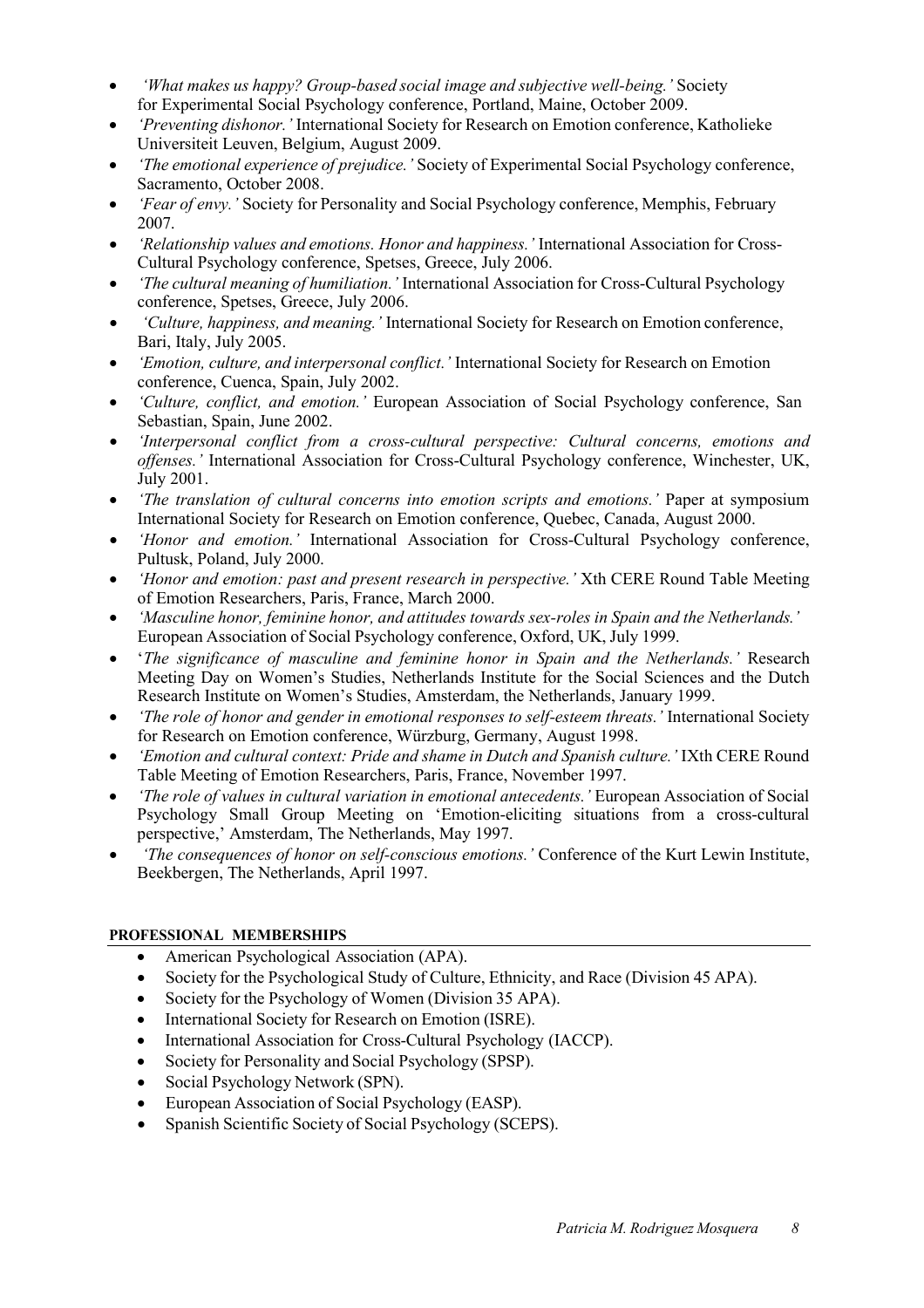### **GRADUATE LEVEL, INTERNATIONAL**

- **Invited instructor**, European Association of Social Psychology Summer School for doctoral students, Workshop on *'Morality in self, emotion, and social relations'.* University of Limerick, Ireland, August 2012.
- **Invited consultant** for the International Graduate College multi-national consortium of doctoral programs, Kent, U.K., November 2006.

### **UNDERGRADUATE LEVEL, WESLEYAN COURSES**

- Culture in Psychology: An introduction to theory and research (Service Course; Psyc 265: Fall 2008; Spring 2009; Spring 2010; Spring 2011; Spring 2014; Spring 2016; Spring 2017; Fall 2017; Fall 2019; Fall 2020).
- Research Methods on Emotion (Service Course; Psyc 208: Fall 2010; Fall 2012; Fall 2013; Fall 2014; Fall 2015; Fall 2016; Fall 2017; Spring 2019; Spring 2020; Spring 2021; Fall 2021).
- Seminar on Emotion (Specialized course; Psyc 365: Fall 2008; Spring 2011; Fall 2012; Fall 2013; Fall 2014; Fall 2015; Fall 2016; Spring 2018; Spring 2019; Spring 2020; Spring 2021; Fall 2021).
- Advanced Research on Culture and Emotion (Specialized course; Psyc 396: Spring 2014; Spring 2016; Spring 2017; Spring 2018; Fall 2019; Fall 2020).
- Statistics: An activity-based approach (Service Course; Psyc 200: Spring 2009; Spring 2010).
- Advanced Research Seminar on Ethnic Minority Psychology (Specialized course; Psyc 380: Fall 2009; Fall 2010; Spring 2013).
- Feelings and Emotions (Specialized course; CHUM 332: Spring 2012).

### **THESES SUPERVISION, WESLEYAN**

- Jared Levine '21, B. A. thesis: *The connection between creating art and reducing negative emotion. The case for drop-in art centers on college campuses.*
- Xiangyi Guo '21, B. A. thesis: *Empathic feelings towards the 'myriad things.' The role of Chinese beliefs on empathy and other morality measures.*
- Sifana Sohail '18, B. A. thesis: *Feeling out identity. The effect of Muslim American identifications on emotional experiences on anger, fear, and sadness.*
- Lucy de Souza '17, M.A. thesis: *Masculinity and masculine honor among Latinos and European Americans.*
- Hazal Muhtar '16, M.A. thesis: *Fear of happiness.*
- Hira Jafri '14, M.A. thesis: *Female falcons. An exploration of feminine honor in South Asian communities.*
- Heather Miura '14, B. A. thesis with Honors: *Humiliation and power in the dissolution of close relationships. Narratives of poor treatment in romantic relationships and friendships.*
- Victoria Mathieson '14, B.A. thesis with Honors: *Identity, appraisal, and emotion: The role of culturally relevant pedagogy among Latino/a Middle School students.*
- Carina Curban '14, B.A. thesis with Honors: *Ana Filisteeni. Humiliation, pride, and hope in the lives of Palestinian Refugees.*
- Leslie Tan '12, M.A. thesis: *Emotions and the family. A cross-cultural comparison between Pakistani and European American responses to family devaluation.*
- Tasmiha Khan '12, B.A. thesis in Psychology with Honors: *Muslim Americans' experience of the tenth anniversary of 9/11. Coping strategies and psychological concerns.*
- Rayna Edwards '11, M.A. thesis: *Gender-based microaggressions.*
- Rayna Edwards '10, B.A. thesis in Psychology and Religion with High Honors: *Religious microaggressions towards Muslims in the United States: Group identity and self-esteem as predictors of affective responses*.
- Leah Lucid '10, B.A. thesis: *Discrimination experiences of Latina/os: Mental health outcomes, emotional responses, and coping mechanisms.*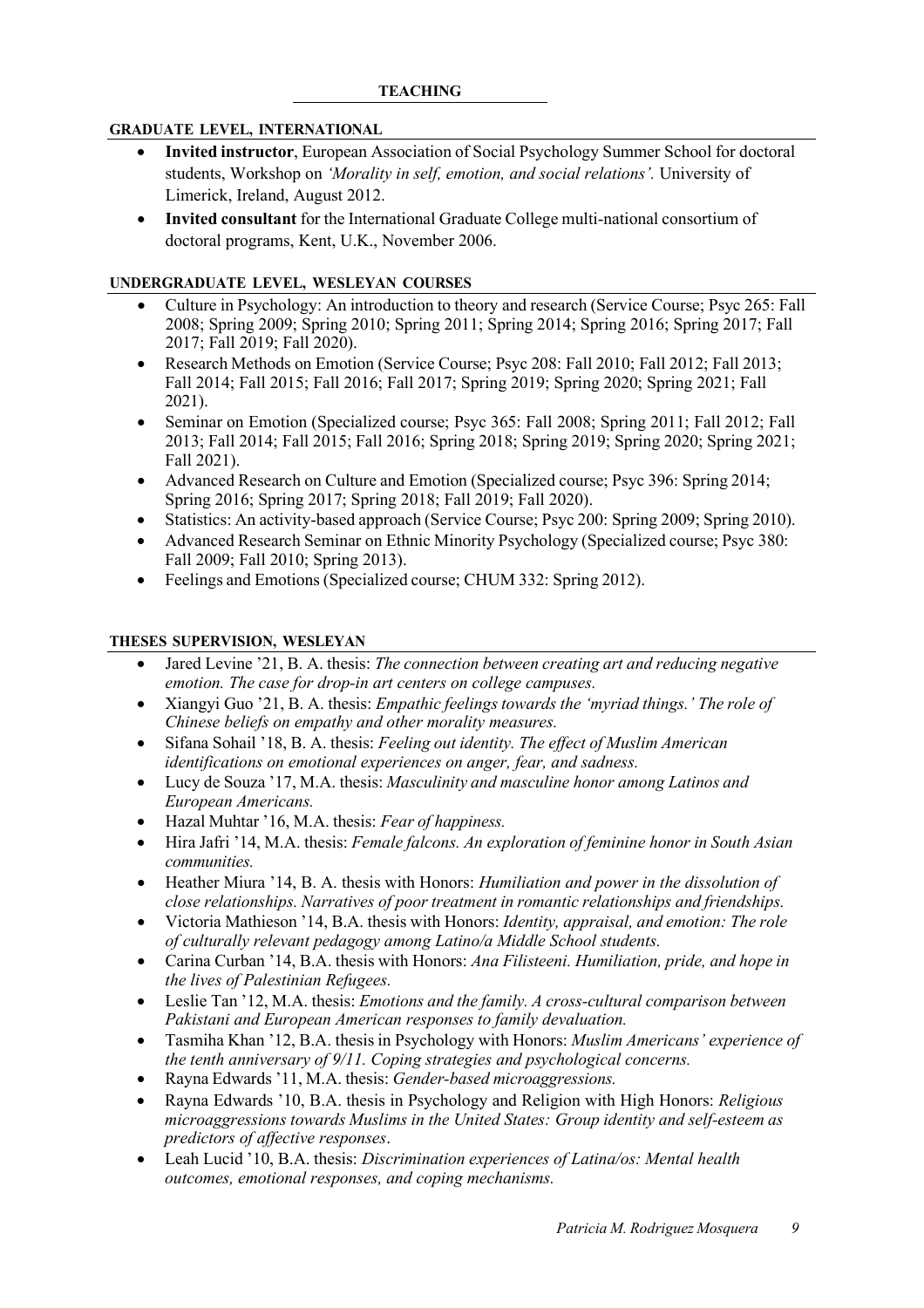# **STUDENT RESEARCH SUPERVISION, CULTURE AND EMOTION LAB, WESLEYAN**

- *BA/MA*: Rayna Edwards BA/MA '11, Leslie Tan BA/MA'12, Hira Jafri BA/MA '14; Hazal Muhtar BA/MA '16, Lucy de Souza BA/MA '17.
- *Class 2022:* Salma Hassan.
- *Class 2021:* Juliette Cohen,Joel Groves, Xiangyi Guo,Jared Levine, Arielle Rosker.
- *Class 2020*: Grace Middleton.
- *Class 2019:* Sophia Antonio, Maya Dorn, Shani Erdman.
- *Class 2018*: Shreya Bahl, T. Leclair, Sifana Sohail, Jhanelle O. Thomas.
- *Class 2017:* Sarah Corner, Maxine A. Lai, Emma Wang, Ella Weisser, Yvette Yun.
- *Class 2016:* Anna Cocuzzo, Jordan Friedland, Elizabeth Gelman, Samantha Ho, Jordy Martino.
- *Class 2015:* Zachary Dravis, William Mendoza, Alissa Myer, Rachel Pradilla.
- *Class 2014:* Xi Liu, Heather Miura, Victoria Mathieson, Noelia Ortiz.
- *Class 2013*: Sydney Hausman-Cohen, Gabriel Rossman.
- *Class 2012*: Chelsea Aiken, Matthew Engel, Matthew Figueroa, Tasmiha Khan, Sofia I. Leitner-Laserna, Vytatute Pivoriunaite.
- *Class 2011*: Katie DiBona, Martha L. Liskow, Shipra Panicker, Feifei Wu.
- *Class 2010*: Leah Lucid, Maya Perez-White.

# **STUDENT ACHIEVEMENTS, CULTURE AND EMOTION LAB, WESLEYAN**

- *Research in Sciences Fellowship*, Wesleyan University, Summer 2021: Salma Hassan '22.
- *Research in Sciences Fellowship*, Wesleyan University, Summer 2020: Xiangyi Guo '21.
- *Poster Presentation*, Society for Personality and Social Psychology Conference, San Antonio, CA, January 19-21, 2017: Lucy de Souza BA/MA '17
- *Poster Presentation*, Society for Personality and Social Psychology Conference, San Diego, January 28-30, 2016: Lucy de Souza BA/MA '17
- *Poster Award,* UCONN McNair Conference, Storrs, August 2015: Lucy de Souza BA/MA '17
- *McNair Fellow 2015-2016: Lucy de Souza* BA/MA '17
- *2012 Holzberg Price* (Psychology Department): Tasmiha Khan '12.
- *2012 Poster presentations at the Psychology Department Research Poster Conference:* Leslie Tan BA/MA '12, Chelsea Aiken '12, Matthew Engel '12, Tasmiha Khan '12, Sydney Hausman-Cohen '13, Gabriel Rossman '13.
- *Best Poster Award, 2012 Poster Presentation, Psychology Department Research Poster Conference:* Leslie Tan BA/MA '12.
- *2011 Carol B. Ohmann Memorial Prize for Outstanding Senior Essay in FGSS*: Katie DiBona '11.
- *2011 Dell Social Innovation Summer Fellowship for Brighter Dawns*: Tasmiha Khan '12 (founder/executive director).
- *2011 Poster presentations at the Psychology Department Research Poster Conference*: Rayna Edwards BA/MA '11, Leslie Tan BA/MA '12, Tasmiha Khan '12, Shipra Panicker '11.
- *2011-2012 McNair Fellow:* Matthew Figueroa '12.
- *2010-2012 McNair Fellow:* Tasmiha Khan '12.
- *2010 Poster presentations at the Psychology Department Research Poster Conference*: Rayna Edwards BA/MA '11, Leah Lucid '10, Maya Perez-White '10, Leslie Tan BA/MA '12.
- *2010 Poster presentation at Inspiring Women's Forum, NY*: Tasmiha Khan '12.
- *2010 Psychology Department Thorndike Prize for Excellence in Psychology*: Rayna Edwards BA/MA '11.
- *2010 Wesleyan University Leonard Price*: Leah Lucid '10.
- *2010 Founding member of Johanna Justin-Jinich Community Clinic of Kibera* (Shining Hope for Communities): Leah Lucid '10.
- *2010 Andrew W. Mellon Undergraduate Research Assistant:* Shipra Panicker '11.
- *2010 QAC Research Internship*: Leslie Tan BA/MA '12.
- *2010 Hughes Fellowship*: Tasmiha Khan '12.
- *2009 QAC Research Internship:* Rayna Edwards BA/MA '11.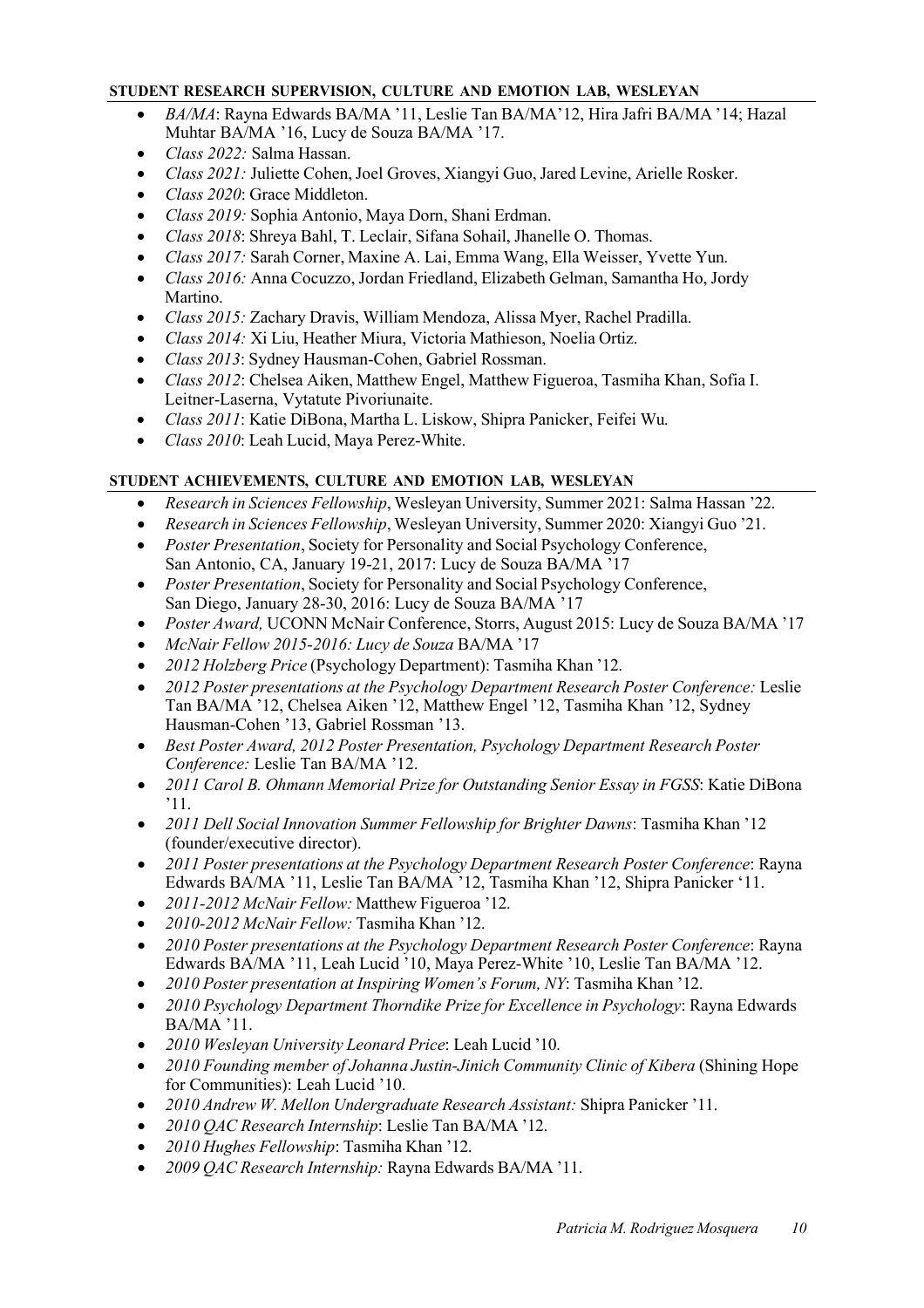## **WESLEYAN SERVICE**

## **UNIVERSITY**

- Member, *Provost Equity Advisory Board,* since Fall 2020.
- Member, *Feminist, Gender, and Sexuality Studies Tenure-track Professor Search Committee*, Fall 2021.
- Member, *Bachelor of Liberal Studies (BLS) Governing Board,* 2020-21, Fall 2021.
- Member, *Science Library Collections Faculty Committee*, Spring 2020.
- Member, *Ad-hoc committee of the Academic Council to Survey Current Departmental Practices in the Appointment and Review of Continuing Faculty*, Spring 2020.
- Member, *Advisory Board, Center for Global Studies*, 2017-2018, 2019-2020.
- Instructor, Workshop on 'Classroom climate' during *New Faculty Orientation,* August 2016, August 2017, August 2019.
- Elected faculty representative to the *Campus Affairs Committee of the Board of Trustees*, 2016-2017.
- Member, *Faculty Executive Committee*, 2016-2017.
- Member, *Committee for Resource Center*, 2016-2017.
- Member, *Honors Committee*, 2015-2016, 2016-2017.
- Member, *Advisory Committee to the Intensive Semester,* 2015-2016, 2016-2017.
- *Organizer of an Academic Round Table (ART)* for the Center for Career Development, Prof. R. Garcia, Smith College, 'Strategies for Encouraging Students to Learn Statistics'. February 10, 2016.
- Member, *Steering Committee, Muslim Women Voices CFA Project*, 2013-2014, 2014-2015.
- Member, *Summer Experience Grant Evaluation Committee*, 2013-2014.
- Elected tenure-track representative of Division III (Natural Sciences and Mathematics) at *Academic Council*, 2012-13.
- Member, *ITS/Library University Committee,* 2010-11.
- Member, *Faculty of Color Caucus*, since 2015.
- Member, *AFCA* (Administrators and Faculty of Color Alliance), since 2009.

# **PSYCHOLOGY DEPARTMENT**

- Chair, *Cultural Psychology Tenure-track Professor Search Committee*, Summer & Fall 2020.
- Chair, *Cultural Psychology Visiting Professor Search Committee*, Spring 2020.
- Chair, *Psychology Department Ethics Committee,* 2017-2018, Spring 2019, Fall 2021.
- Chair, *BA/MA Graduate Program Committee*, 2013-2014, 2014-2015, 2015-2016, 2016-2017.
- Chair. *Participant Pool,* 2010-11, 2013-14*.*
- Co-Chair, *Colloquium Committee*, 2008-2009, 2019-2020.
- Member, *Social Development Tenure-Track Professor Search Committee,* Summer and Fall 2015.
- Member, *Social Psychology Tenure-Track Professor Search Committee*, Summer and Fall 2010.
- Mentor, *Prof. M. Perez, Prof. A. Negrete*: since Fall 2021.
- Mentor, *Prof. C. L. Wilkins,* 2012-2013, 2013-2014, 2014-2015, 2015-2016, 2016-2017, 2017- 2018.
- Member, *Psychology Department Ethics Committee,* 2009-10, 2012-13, 2015-16, 2016-17.
- Member, *BA/MA Committee*, 2009-2010, 2010-2011, 2011-2012, 2012-2013, 2013-2014, 2014- 2015, 2015-2016, 2016-2017.
- Member, *Postdoctoral Fellowship Committee*, 2009-2010, 2010-2011, 2012-2013,2013-2014, 2020-2021, 2021-2022.
- Member, *Space Utilization Committee*, 2019-2020, 2020-2021, Fall 2021.
- Member, *Statistics/Methods Committee*, 2013-2014.
- Member, *Cultural Psychology Concentration Committee*, since 2009.